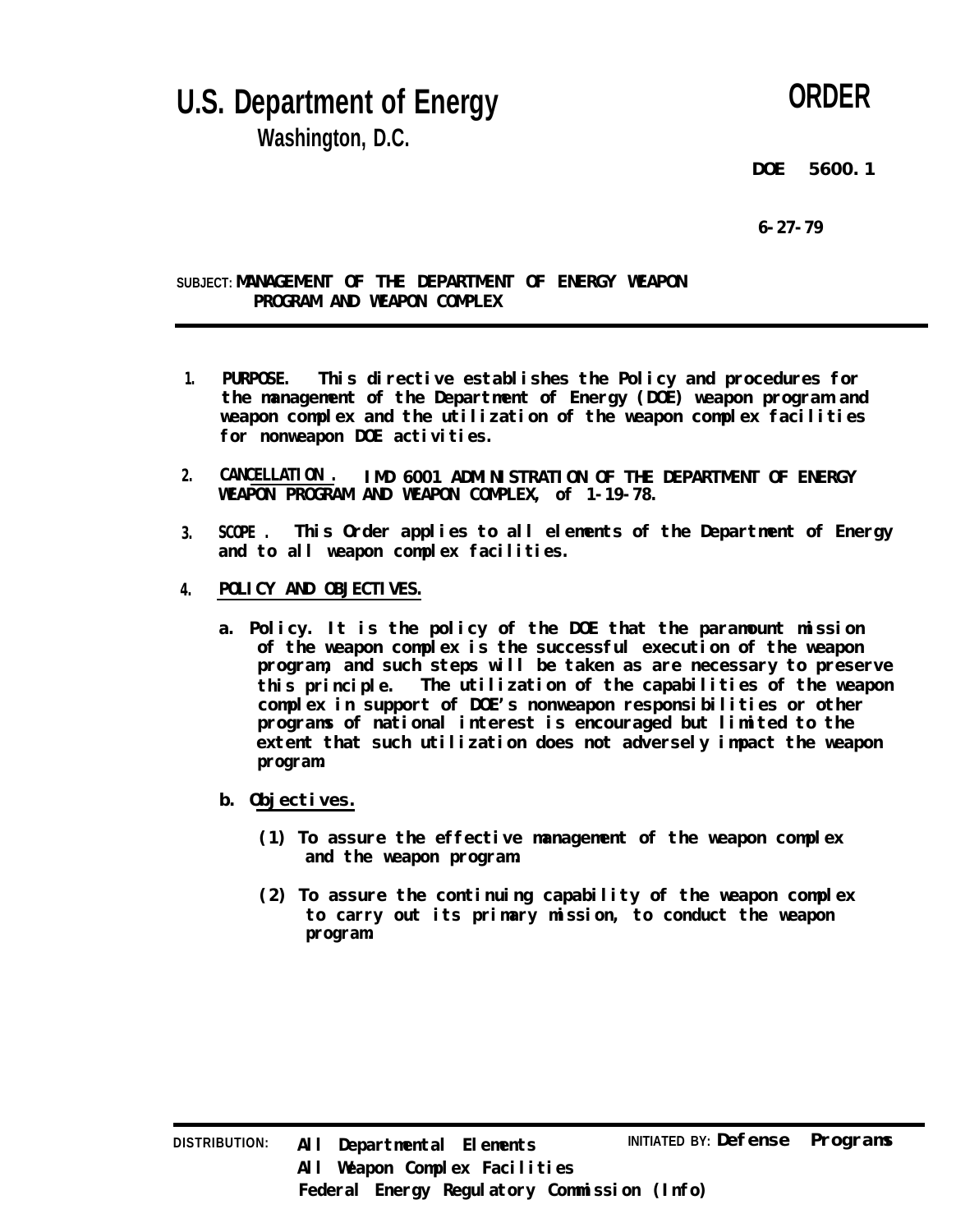**(3) To encourage the effective use of the capabilities and resources of the weapon complex in support of DOE's nonweapon responsibilities or other programs of national interest, subject to the need to assure that such programs do not adversely impact the weapon program.**

## **5. RESPONSIBILITIES AND AUTHORITIES.**

- **a. The Secretary (S)**
	- **(1) Assures that the primary mission of the weapon complex remains the weapon program; and, that within the weapon complex, other programs do not adversely impact the weapon program.**
	- **(2) Establishes lines of authority for the direction and management of the weapon complex from the Assistant Secretary for Defense Programs, DP-1, through the weapon complex operations offices.**
	- **(3) Resolves issues related to the weapon program and the weapon complex which are of overriding national security interest.**
- **b. The Under Secretary (US). Keeps the allocation of resources to the weapon complex under personal review to provide assurance to the Secretary that the policy established by-this Order is followed and its objectives achieved.**
- **c. The Assistant Secretary for Defense Programs (DP-1).**
	- **(1) Is responsible for al 1 weapon and weapon-related functions under DP-1 jurisdiction and reports directly to the Secretary (or Under Secretary as appropriate) regarding all matters pertaining to the weapon complex, its resources, capabilities, performance and activities, and the weapon program proper.**
	- **(2) Exercises overall management and direction of the weapon complex through the lines of authority established by the Secretary, and, to the degree necessary and practical, exercises such management and direction apart from the integrated or coordinated management of DOE's energy-related responsibilities. In so doing, develops and implements policies and procedures related to the overall management and utilization of the weapon complex.**
		- **(a) Reviews jointly with the appropriate DOE sponsors, the** nature, scope and future requirements of nondefense**related work described in the long-range projections.**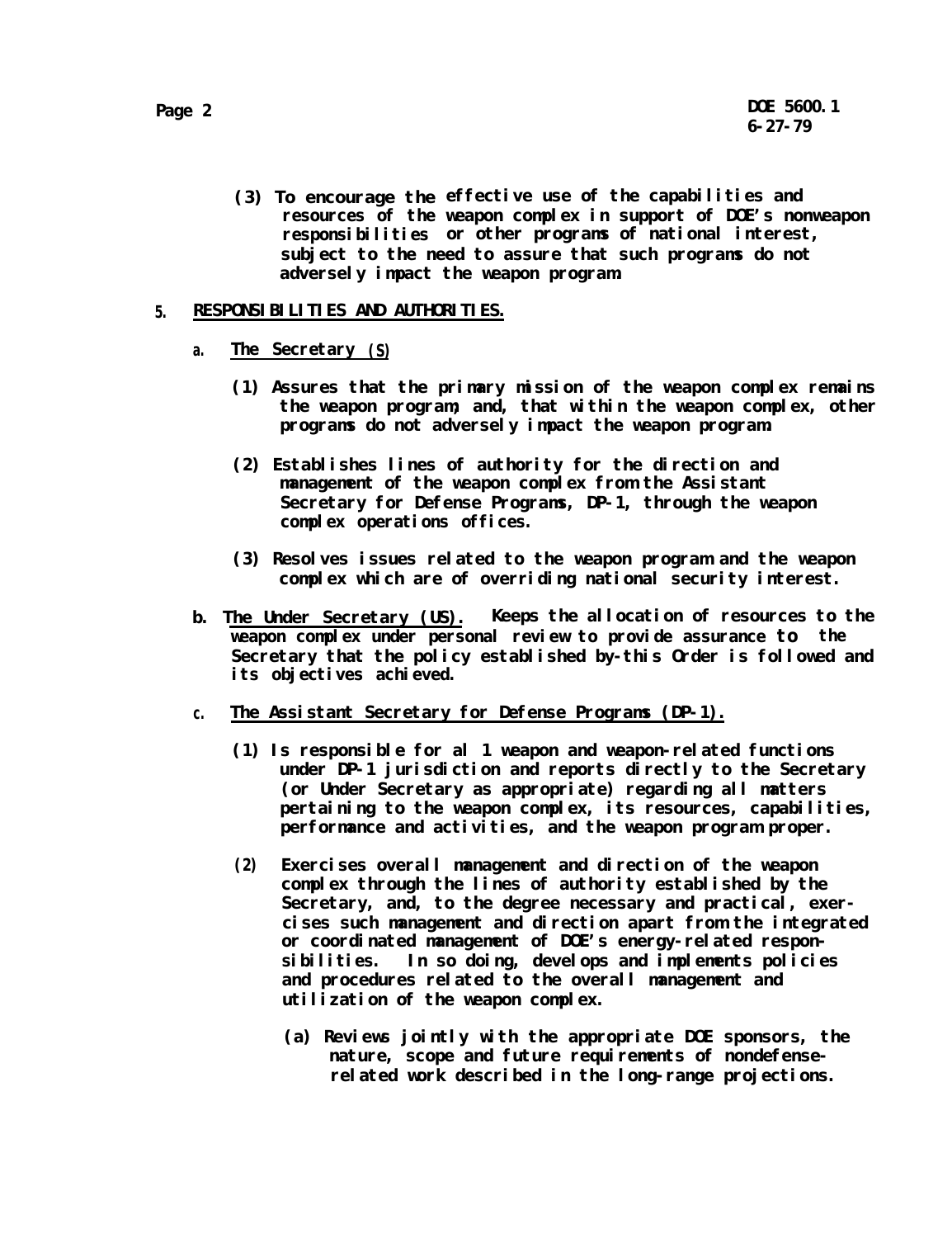- **(b)** Reviews the general support requirements and Nuclear **Regulatory Commission (NRC), Department of Defense (DOD), and other national security-related reimbursables in conjunction with the affected operations offices.**
- **(c) Reviews appropriate elements of the Policy and Program Planning System and other DOE management systems to assure that actual work assignments do not differ significantly from the projections.**
- **(d) Reports to the Secretary (or Under Secretary, as appropriate) any occurring or threatened adverse impact on the weapon program and the weapon complex by ongoing or scheduled nonweapon work; provides annually a specific determination of whether the long-range projections indicate any adverse impact by nonweapon work on the weapon program.**
- **(e) As appropriate, recommends assignment or reassignment of nondefense-related work.**
- **(f) Concurs or nonconcurs in the assignment of responsibility for nonweapon work to weapon complex facilities through other than weapon complex operations offices.**
- **(g) Concurs or nonconcurs in the assignment of nonweapon lead missions to weapon complex facilities.**
- **(3) Reviews and concurs in al 1 proposed DOE permanent directives and similar Department-wide issuances that may apply to the weapon complex and provides any modifications necessary to preclude any adverse impact on the weapon program or complex .**
- **(4) Avoids duplicating DOE's support and advisory services to the greatest extent consistent with fulfilling the needs of the weapon program.**
- **(5) Modifies the requirements for the long-range projections to assure that they also fulfill Departmental institutional planning requirements and the requirements of the Director of Energy Research for monitoring energy research and development, and provides the projections as institutional plans** when required.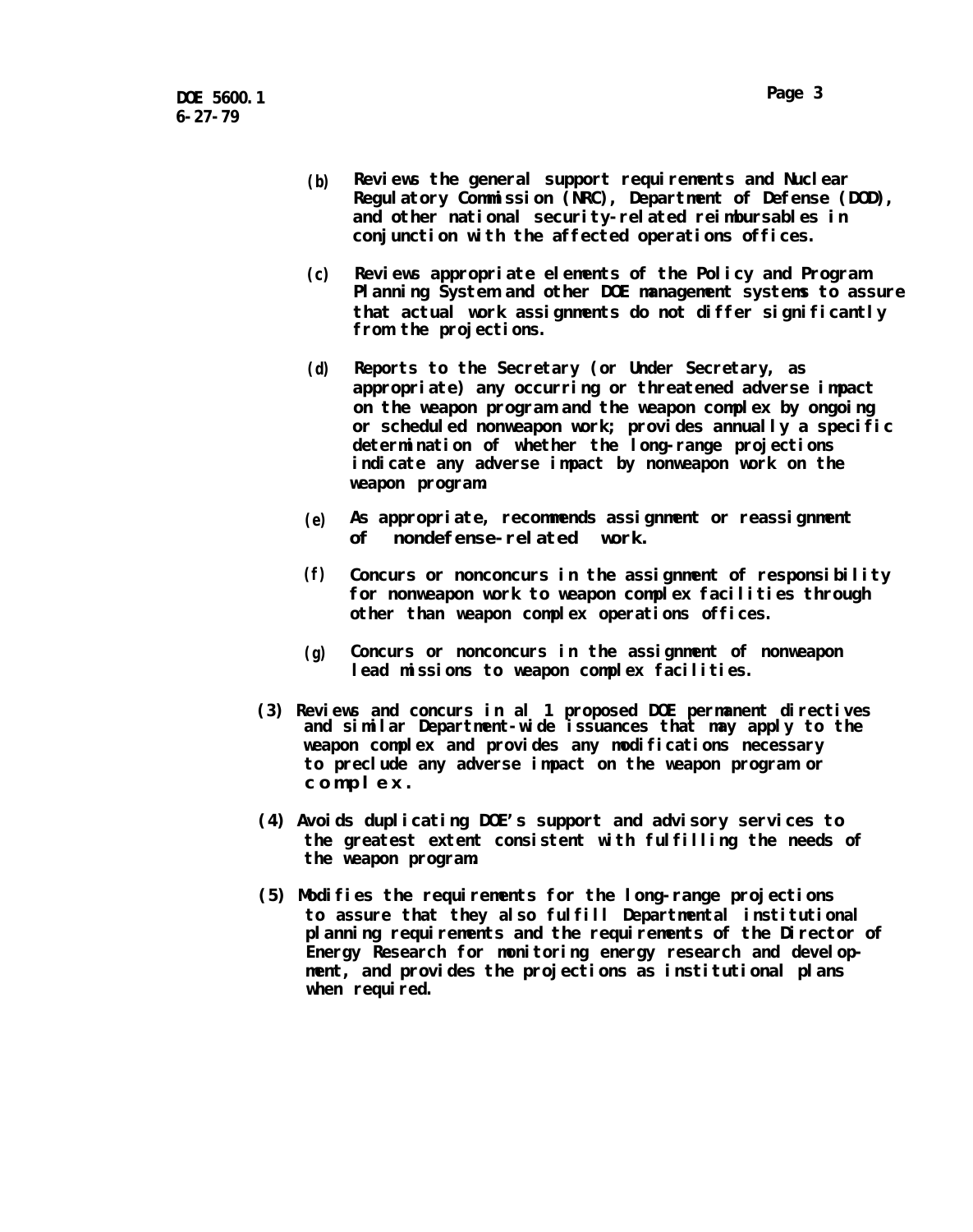- **d. The Assistant Secretaries and the Director of Energy Research, for nonweapon programs falling within their areas of responsibility.**
	- **(1) Deal directly with the field elements and the weapon complex operations offices in formulating possible nonweapon work tasks for accomplishment in the weapon complex.**
	- **(2) Review jointly with the DP-1, the nature, scope, and future** requirements of nondefense-related work described in the **long-range projections.**
	- **(3) Carry out necessary technical direction and related informational interaction directly with the field organizations conducting week which they fund.**
	- **(4) Inform DP-1 if any new circumstances occur which warrant significant deviations from the current long-range projections in-their respective areas.**
- **e. The Assistant Secretary for Environment. Provides the oversight and monitoring functions on environmental assessment and industrial/ radiological health and safety and environmental practices for the weapon complex, exclusive of nuclear safety of weapon design, assembly, disassembly, test and transportation.**
- **f. The Managers of the Weapon Complex Operations Offices.**
	- **(1) Report to the Assistant Secretary, DP, on matters related to this Order or which affect the weapon complex. Consistent with the responsibility of the Manager, Albuquerque Operations Office, for field management and oversight of the weapons production program, the Managers of the Oak Ridge Operations Office and the Savannah River Operations Office coordinate with and report through the Albuquerque Operations Office on matters concerning weapon activities at the Y-12 Plant and the Savannah River weapons production facility.**
	- **(2) Assure compliance with this Order by their organizations and appropriate contractors under their jurisdiction.**
	- **(3) Assure that the following functions relating to the workload of the complex are accomplished.**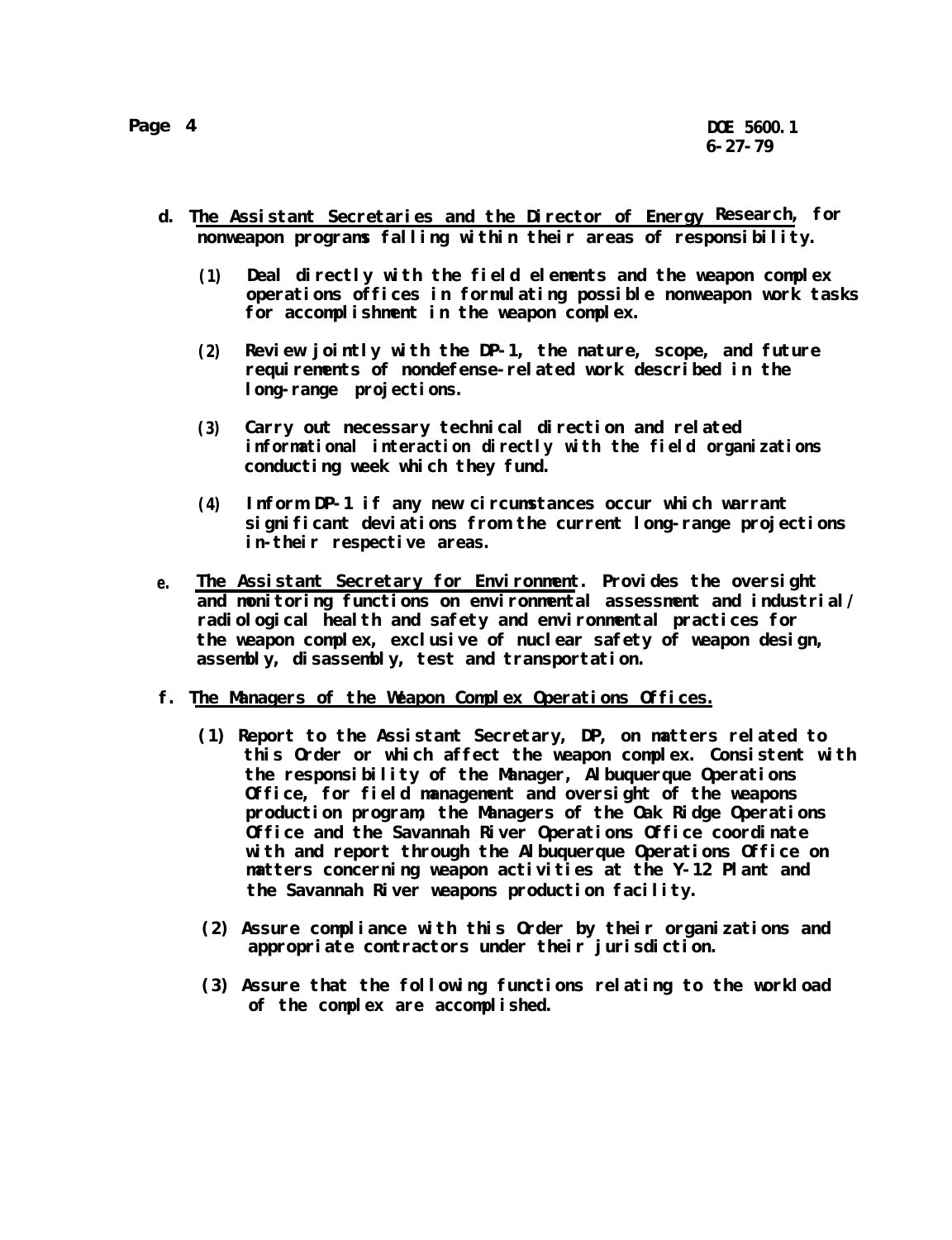- **(a) The Managers of Albuquerque, Nevada, and Savannah River Operations Offices submit long-range projections of the work to be accomplished by their organizations and at their respective production and test site facilities to DP-1. Work at the Savannah River weapons production facility is also included in the Albuquerque Operations Office projection along with work at the Y-12 plant.**
- **(b) The Directors of the Los Alamos, Lawrence Livermore, Sandia and Savannah River Laboratories submit long-range projections of the work to be accomplished by their respective laboratories to DP-1. These projections also serve to fulfill the Department's institutional planning** requirements and are submitted through the cognizant **operations offices.**
- **(c) As part of their projection submissions, the Operations Office Managers and the Laboratory Directors provide written assurance that there is no adverse impact on the weapon program by nonweapon programs, or they identify areas of potential adverse impact along with suggested remedies. They also advise DP-1 whenever the aggregate nonweapon activity proposed for the current or future years varies significantly from the current projection.**
- **(d) The Managers of the weapon complex operations offices review and assess planned and assigned nonweapon work at their respective weapon complex facilities in accordance with this Order, related Departmental directives, guidance provided by the Under Secretary and DP-1, and approved Institutional Plans.**
- **6. DEFINITIONS.**
	- **a. Long-Range Projections are best estimates of weapon and nonweapon work to be accomplished at weapon complex facilities based on broad guidance and constraints provided by Head quarters and the President's latest budget. They include a description of the general nature and scope of the work** involved and the associated annual manpower, funding, and **new facility requirements broken out in terms of each' sponsor's area of responsibility. Capital equipment and plant not required primarily for a single sponsor are categorized as general support. Details of content, format,**